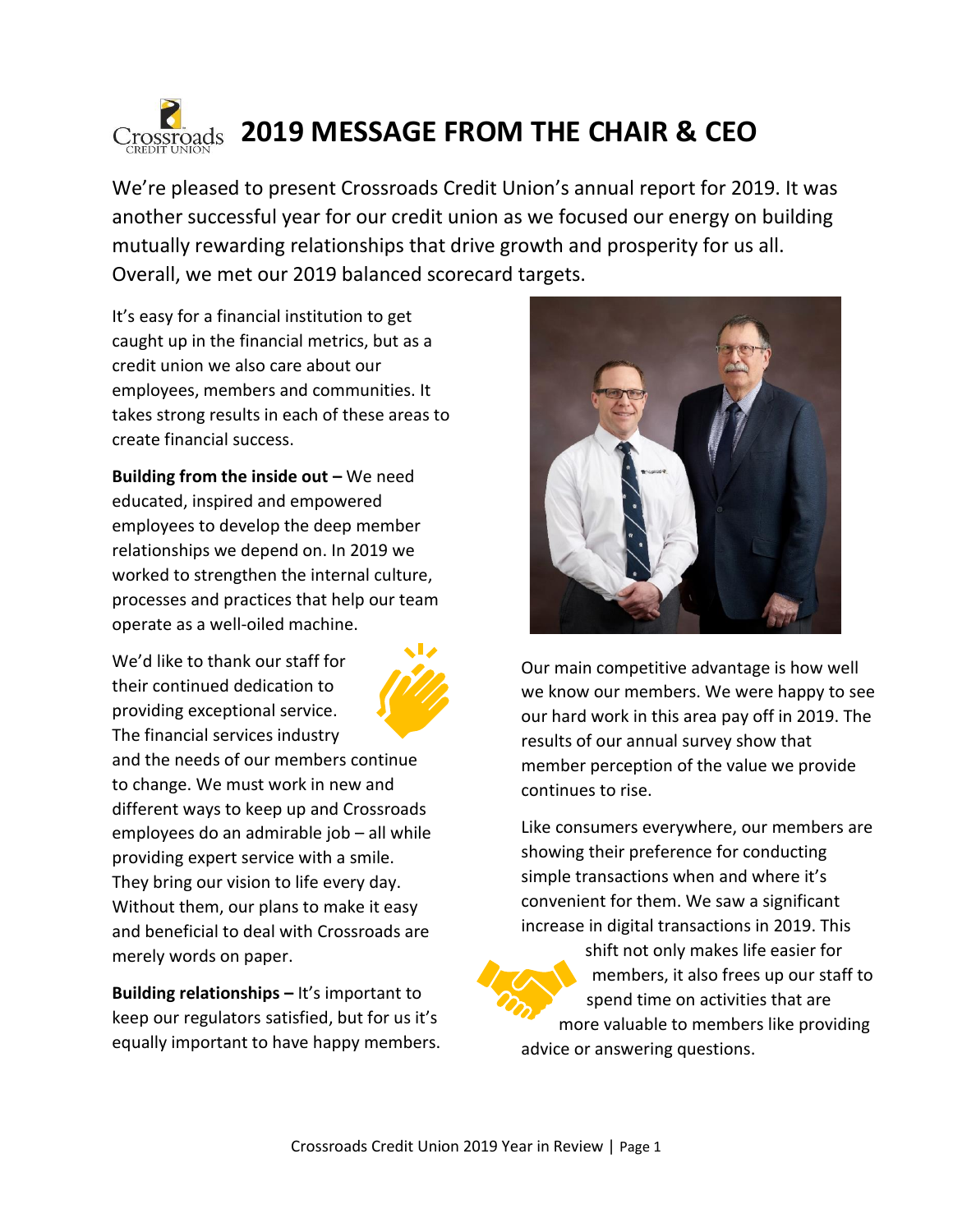**Giving back –** Sharing our profits with the people and communities that help us thrive is important to us. We continued that tradition in 2019, **supporting 121 organizations**through donations and volunteerism. We distributed an additional **\$36,500 from our Community Investment Fund** in 2019. Members voted to

select Sturgis Curling Club as the recipient of major funding. They received \$15,000 for rink upgrades.

We also reinstated patronage payments in 2019. The board spent a great deal of time considering the best way to reward members for their loyalty. In the end, they chose the tried and true method of returning profits to members in the form of a rebate for use of certain services. In 2019 we're **paying out more than \$350,000.** Future payouts will depend on our ability to meet regulatory and internal financial targets, something we fully intend to do.

**Evolving governance –** Being a director of a modern credit union is a tough job and we're proud of the work our board has put into evolving its governance practices. In 2019, the board completed a succession plan that will

## *"We're at our best when things get tough."*

help ensure it's always equipped to meet the changing needs of our credit union. The plan will ensure the board has the specific skills and experience it needs to lead the credit union in any given year.

It was a relatively stable year for our board, with few changes. Allan Wonsiak retired in April after serving three years on the board and we welcomed Kerry Trask to the table. We'd like to thank Allan for his contributions and commitment to our credit union.

**Rising to the challenge –** While it's easy to focus on all of the bad news these days, we're confident about the future. There are challenge ahead to be sure, but Crossroads has worked hard to position itself – financially and in other ways – to meet those challenges. Credit unions were born of hard times and we're at our best when things get tough. We know people are looking for clear direction in these uncertain times. We can't solve all the world's problems, but Crossroads can help our members feel more confident about their financial futures.

We'd like to thank our members for their ongoing support and trust. We appreciate the opportunity to serve you and look forward to continuing to work on your behalf in 2020. Together we will rise to the challenge.

In Co-operation,

Walter Ostoforoff, Chair The Jeff Bisschop, Chief Executive Officer